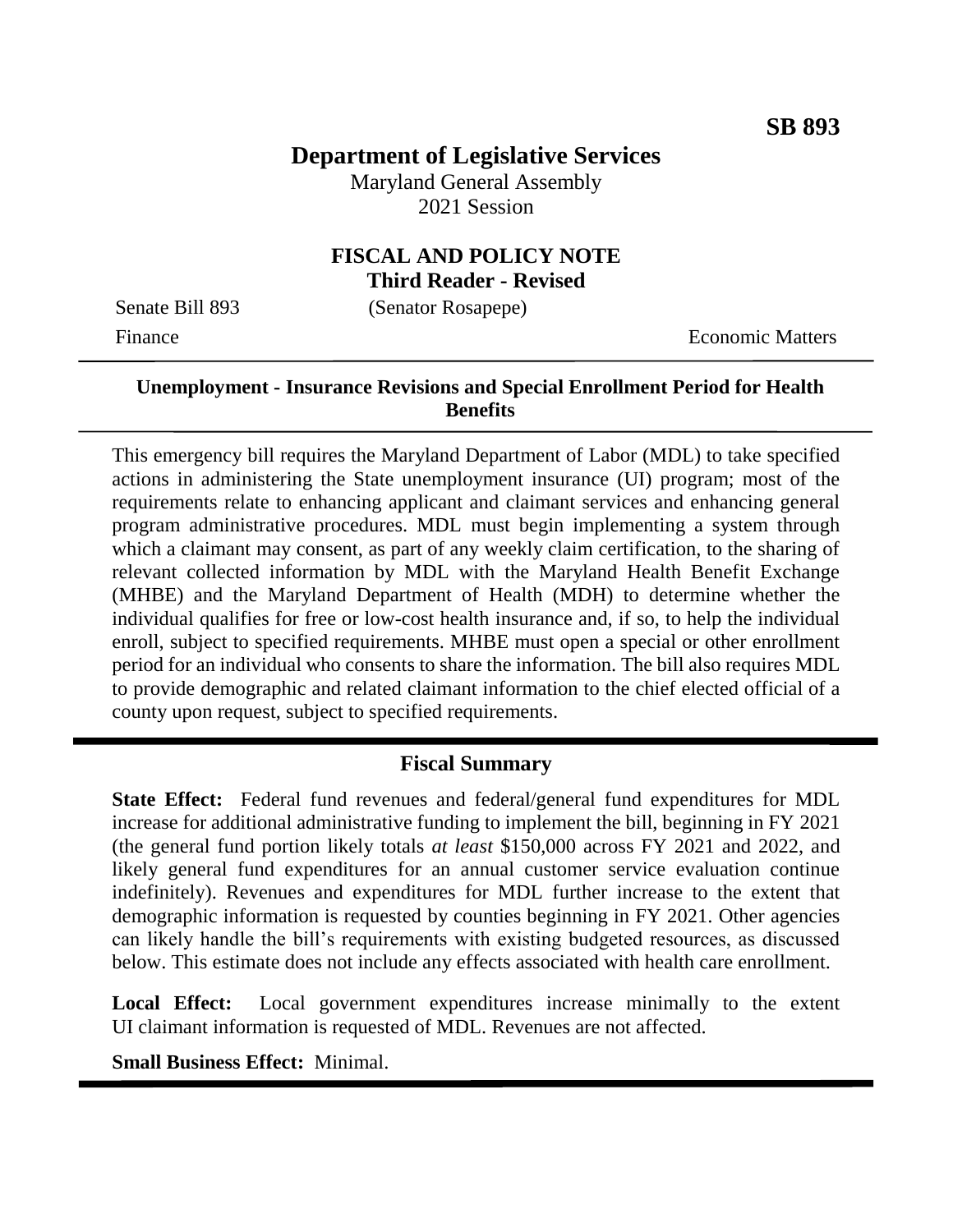# **Analysis**

#### **Bill Summary:**

### *Required Actions in Administering the Unemployment Insurance Program*

In administering the State UI program, MDL must take the following specified actions:

- secure equal access for individuals by (1) ensuring that an individual contacting MDL has adequate and timely access to language, interpretive, and translation services; (2) for individuals with disabilities, incorporating specified accessibility features and providing notice of alternative accessibility options; and (3) conspicuously providing claimants with the option to select, at the beginning of the application for UI benefits, that paper-based notices of department action be sent by mail;
- establish procedures that require an individual who has filed an initial claim for benefits to be provided with a status update on the claim by MDL staff or contractors through telephone or email, at least once every three weeks until the initial benefits are paid or the initial claim is denied, whichever occurs first;
- by July 1, 2021, and each July 1 thereafter, contract with an external customer service quality evaluation vendor to measure (1) the clarity and organization of all public communications, including materials posted on MDL's website or mobile application; (2) the achievement of the customer service standards required under the bill and MDL's plan to meet those requirements; and (3) other customer service metrics that MDL and the vendor agree are important;
- ensure that the application for UI benefits explicitly and conveniently provides applicants with the ability to select the method of payment;
- establish systems, processes, and procedures that enable an individual filing a claim for benefits to track the status of a claim, including the anticipated timeline for the resolution of each particular claim;
- establish and maintain a plan for ongoing investment in technology;
- establish standards for the timely processing of claims for benefits, with 92% completed within 21 days after receipt of application and 97% of claims that require adjudication resolved within eight weeks after receipt of the initial application;
- establish a single point of contact within MDL to oversee and prioritize the resolution of claims that have not been completed within eight weeks; and
- track the percentage of laid-off workers who file for UI benefits, establish a goal for a UI recipiency rate, and publish related information on the MDL website quarterly.

SB 893/ Page 2 The Secretary of Labor is also required to notify the claimant of the basis for the recovery of previously paid benefits, including any evidence that the Secretary used to make the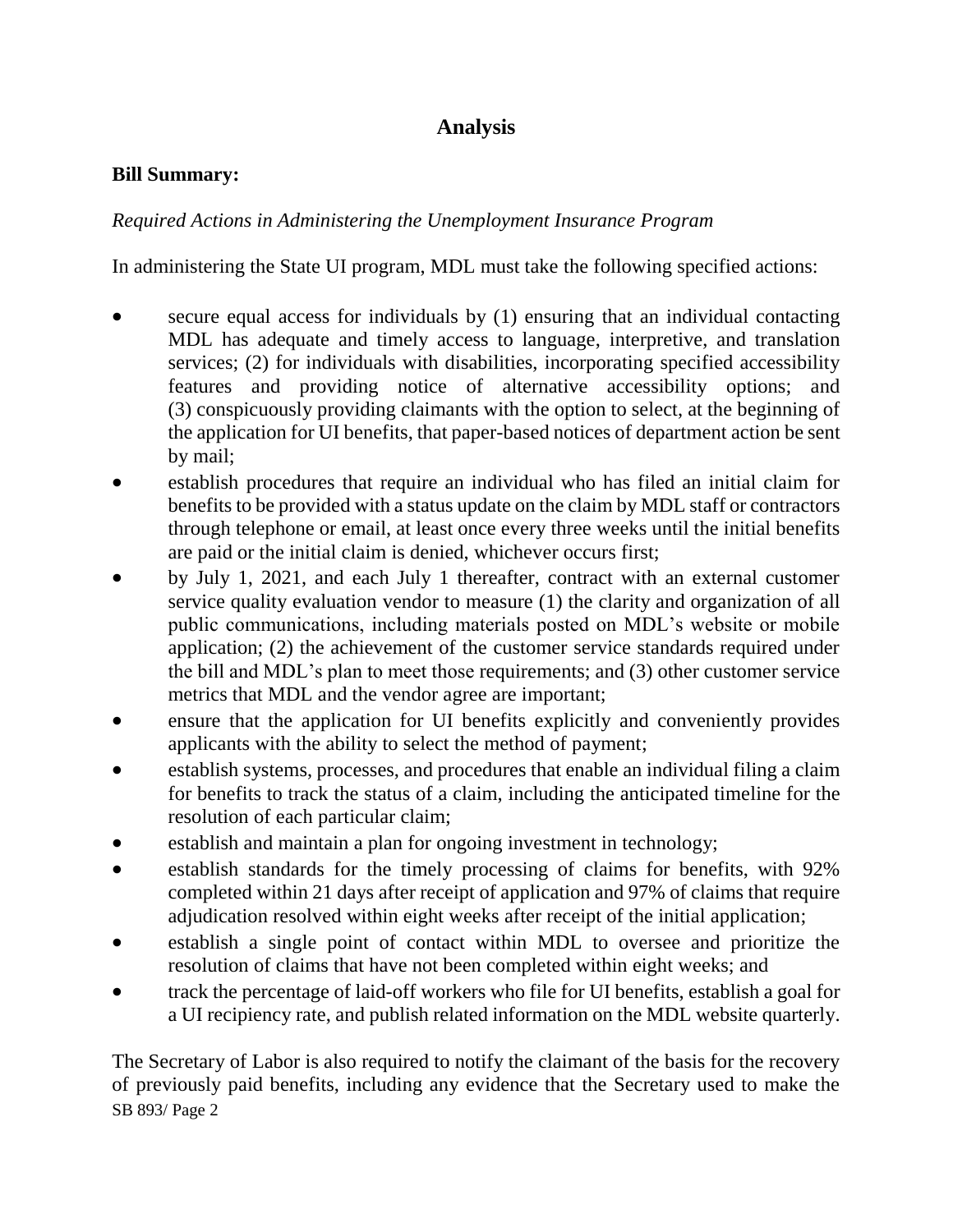determination and the appeal rights available to the claimant. These requirements are in addition to other existing information that must be provided to the claimant in such circumstances. Additionally, the Secretary must allow a claimant to appeal a determination regarding the recovery of benefits within 30 days after the mailing or other delivery of the notice. Under current law, these decisions are appealable, but an appeal must generally be filed within 15 days; there is also a related, but separate, waiver process specifically for overpayments.

### *Unemployment Insurance and Enrollment in Health Insurance Plans*

By September 1, 2021, MDL must begin implementing a system through which an individual who has filed a claim for benefits may consent, as part of any weekly claim certification, to the sharing of relevant collected information by MDL with MHBE and MDH to determine whether the individual qualifies for free or low-cost health insurance and, if so, to help the individual enroll. The consent request must be prominently displayed on the weekly UI claim certification form.

Before the system begins to operate, MDL must enter into a memorandum of understanding with MHBE and MDH that enables the system to operate in compliance with all applicable federal and State requirements related to privacy, data security, and funding. MDL must cooperate with MHBE and MDH to claim the maximum amount of available federal funding for the establishment and operation of the system, and the three State agencies are authorized to take specified actions to facilitate the most efficient implementation of the system. By December 1 each year, MDL must report to the Joint Committee on Unemployment Insurance Oversight on the implementation of this requirement.

MHBE must open a special or other enrollment period for an individual who consents to share information in accordance with the above provisions, subject to specified requirements.

### *Information Sharing with Local Governments*

On request and for purposes consistent with the bill and other specified legislation, MDL must provide to the chief elected official of a county demographic data and the addresses, occupations, and last known employers of UI recipients who live in that county. A chief elected official of a county may (1) share the provided information with the governing body of the county and (2) request the information on behalf of a political subdivision within the county and provide the information to the political subdivision. The Secretary may adopt regulations to carry out these provisions, as specified.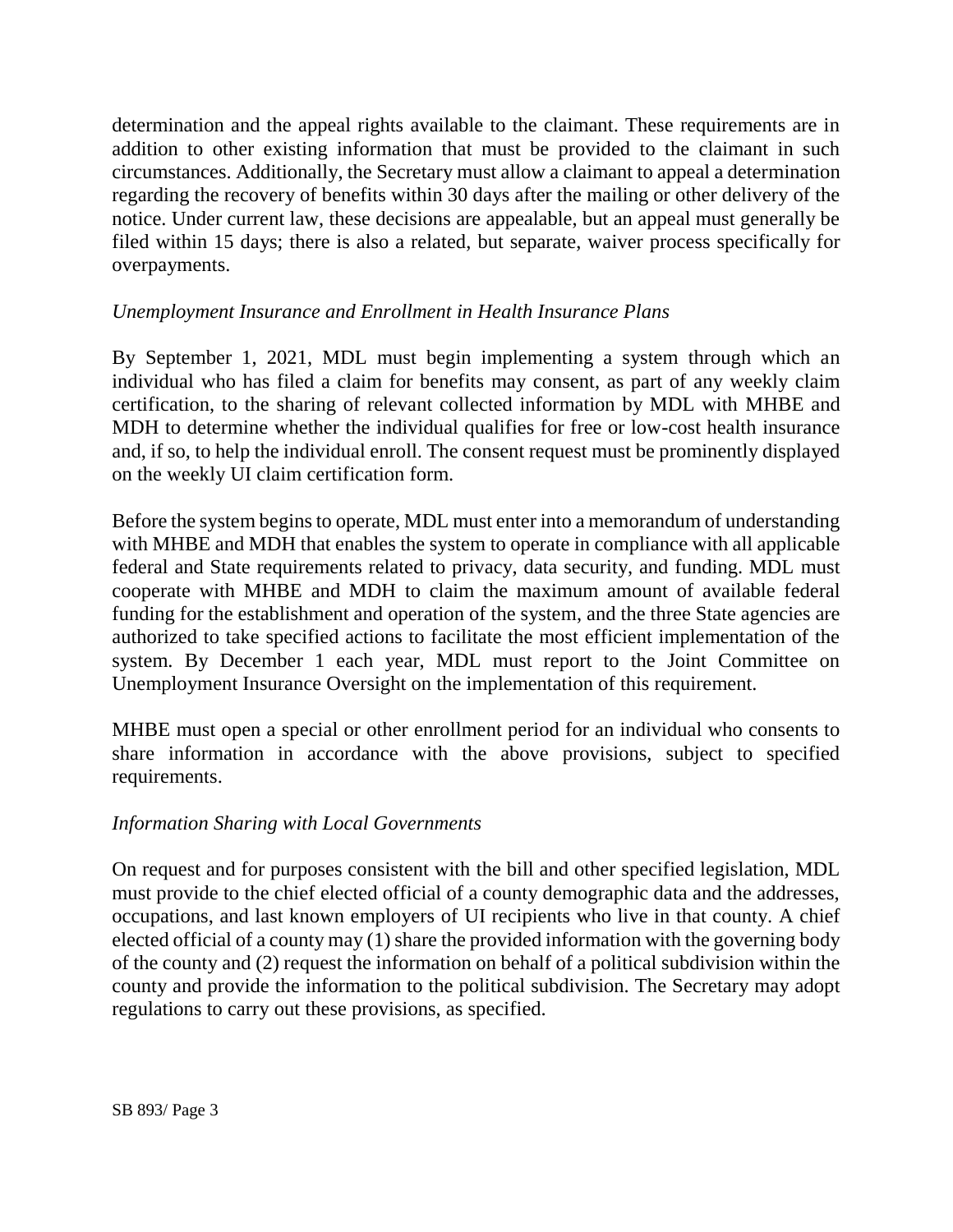### *Call Center Staffing Plan*

By June 1, 2021, MDL must submit to the General Assembly a detailed, comprehensive, and funded plan to ensure that call center staffing is adequate to allow an individual to reach a departmental employee or contractor to ask questions.

### *Identification and Incorporation of Changes to Federal Regulations and Guidance*

By June 1, 2021, MDL must identify all changes in federal regulations and guidance that would expand access to unemployment benefits or reduce bureaucratic hurdles to prompt approval of unemployment benefits. By July 1, 2021, MDL must revise State UI rules and practices to encompass any changes in federal regulations and guidance.

**Current Law:** Many of the requirements addressed in the bill are administrative in nature and relate to enhancing the claimant experience or MDL's ability to effectively administer the State UI program. Some metrics, such as timely first payment of benefits, are federal performance requirements. More information on federal performance requirements is available on the U.S. Department of Labor's [website,](https://oui.doleta.gov/unemploy/uiperforms.asp) including [core measures.](https://oui.doleta.gov/unemploy/pdf/Core_Measures.pdf)

Claimants have the right to appeal any determination or redetermination of their UI claim, and generally must do so within 15 days after notice of the determination or redetermination is mailed. MDL regulations allow an extension for good cause shown. Claimants also have a right to request a waiver of any overpayment that results from a determination – which is not the same as an appeal – and may do so within 30 days of the notice of overpayment. After 30 days, and for up to one year, a claimant may request a waiver of any overpayment if the claimant can show good cause for not meeting the 30-day requirement. If a claimant appeals the underlying determination that caused the overpayment, the request for a waiver will be stayed pending appeal.

MDL advises that, while there is no statutory or regulatory basis for the right to appeal the denial of a request to waive an overpayment, the Board of Appeals issued an opinion that created an appeal right for such denials. The Division of Unemployment Insurance has followed that opinion and, when the Secretary denies a waiver request, has provided notice to claimants of their right to appeal the denial.

For a general overview of the State's UI program, see the **Appendix – Unemployment Insurance**.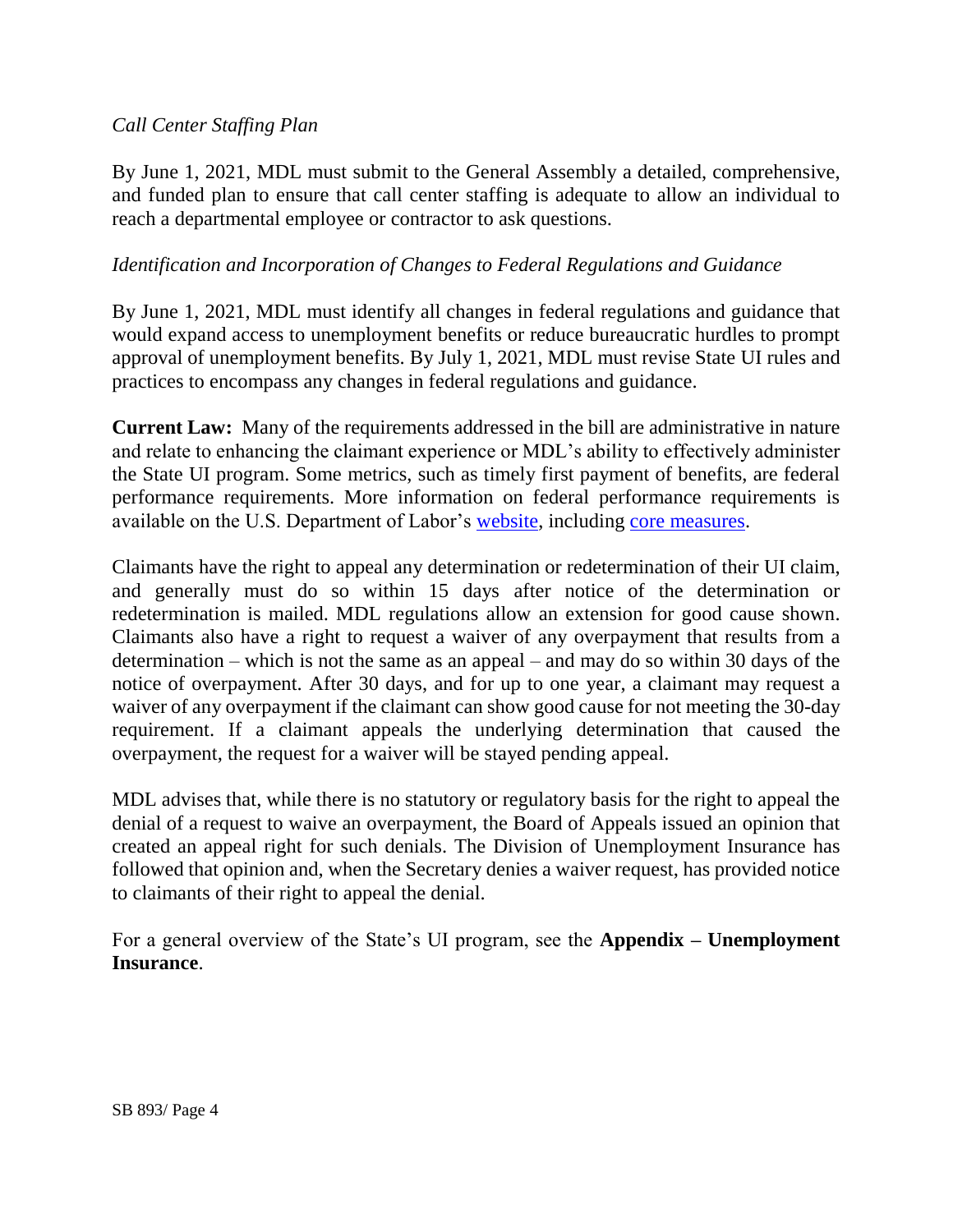#### **State Fiscal Effect:**

#### *Maryland Department of Labor Administrative Costs*

A precise estimate of MDL's administrative costs cannot be made at this time, given the scope of the bill, the potential methods of implementation, and whether and to what extent some requirements are already being met. Except for the local data sharing requirement, discussed separately below, if existing federal administrative funds are insufficient, additional above-base federal funding will be provided to the extent that the expenses are allowable, beginning in fiscal 2021. General funds are needed to cover any remaining costs. Not all costs under the bill will be reimbursable. For example, MDL advises that the MHBE information sharing requirement is not eligible. MDL's estimated costs associated with the MHBE requirement are \$100,000 in programming costs (fiscal 2022), plus a cost allocation for staff time (beginning in fiscal 2022). Likewise, the annual customer service assessments, which are estimated to cost \$15,000 to \$100,000 each, are likely not eligible. These are not necessarily the only administrative costs ultimately required to be paid for with general funds.

#### *Local Data Sharing*

MDL advises that the requirement for the department to share certain claimant data with counties upon request likely conforms to federal requirements, but that associated costs are not reimbursable from the federal government. MDL will charge counties that choose to request the data a fee to cover the costs of providing the data. Typical fees have a fixed component of \$5,000 to \$10,000 and then a variable component based on the number of requests received. Accordingly, revenues and expenditures for MDL increase beginning as early as fiscal 2021 by an unknown, but likely modest, amount to the extent counties request UI claimant data as authorized. Whether or not the Special Administrative Expense Fund in the department will be used to account for the costs and collect the related revenues is unknown at this time; regardless of the fund type, the effect on State finances is neutral.

#### *Maryland Health Benefit Exchange*

MHBE anticipates costs of about \$360,000 to implement the information sharing arrangement with MDL to receive information, process data, send notices, handle exceptions, and perform Medicaid reporting. An additional one-time cost of \$40,000 is expected for information technology system modifications to allow for a special enrollment period for UI claimants. After initial implementation, costs are estimated at \$168,600 annually. Initial implementation costs are assumed to be incurred in fiscal 2022, consistent with the September 1, 2021 requirement to begin implementation. MHBE can likely absorb these costs within existing resources, as the \$35.0 million annual appropriation for MHBE has not been fully spent in recent years.

SB 893/ Page 5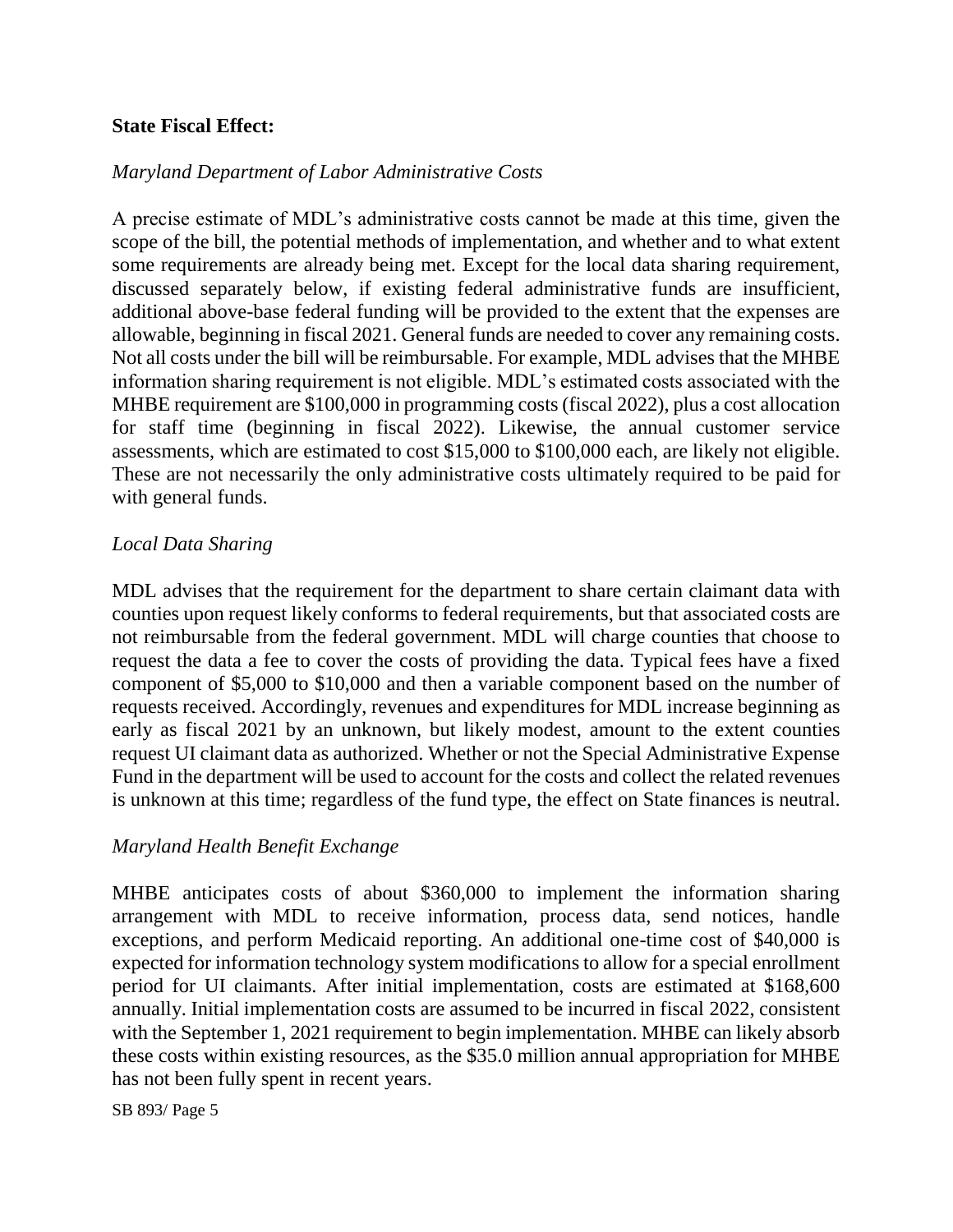**Local Expenditures:** Under the bill, MDL must provide certain UI claimant information to the chief elected official of a county upon request, subject to specified requirements. As discussed above, MDL will charge counties a fee to cover the costs of providing the information. Therefore, local government expenditures increase minimally to the extent UI claimant information is requested of MDL.

# **Additional Information**

**Prior Introductions:** None.

**Designated Cross File:** None.

**Information Source(s):** Maryland Department of Labor; Department of Budget and Management; Maryland Department of Health; Maryland Health Benefit Exchange; Department of Legislative Services

| <b>Fiscal Note History:</b> | First Reader - March 1, 2021                   |  |  |  |  |  |
|-----------------------------|------------------------------------------------|--|--|--|--|--|
| $rh/l$ jm                   | Third Reader - March 26, 2021                  |  |  |  |  |  |
|                             | Revised - Amendment(s) - March 26, 2021        |  |  |  |  |  |
|                             | Revised - Updated Information - March 26, 2021 |  |  |  |  |  |

Analysis by: Stephen M. Ross Direct Inquiries to:

(410) 946-5510 (301) 970-5510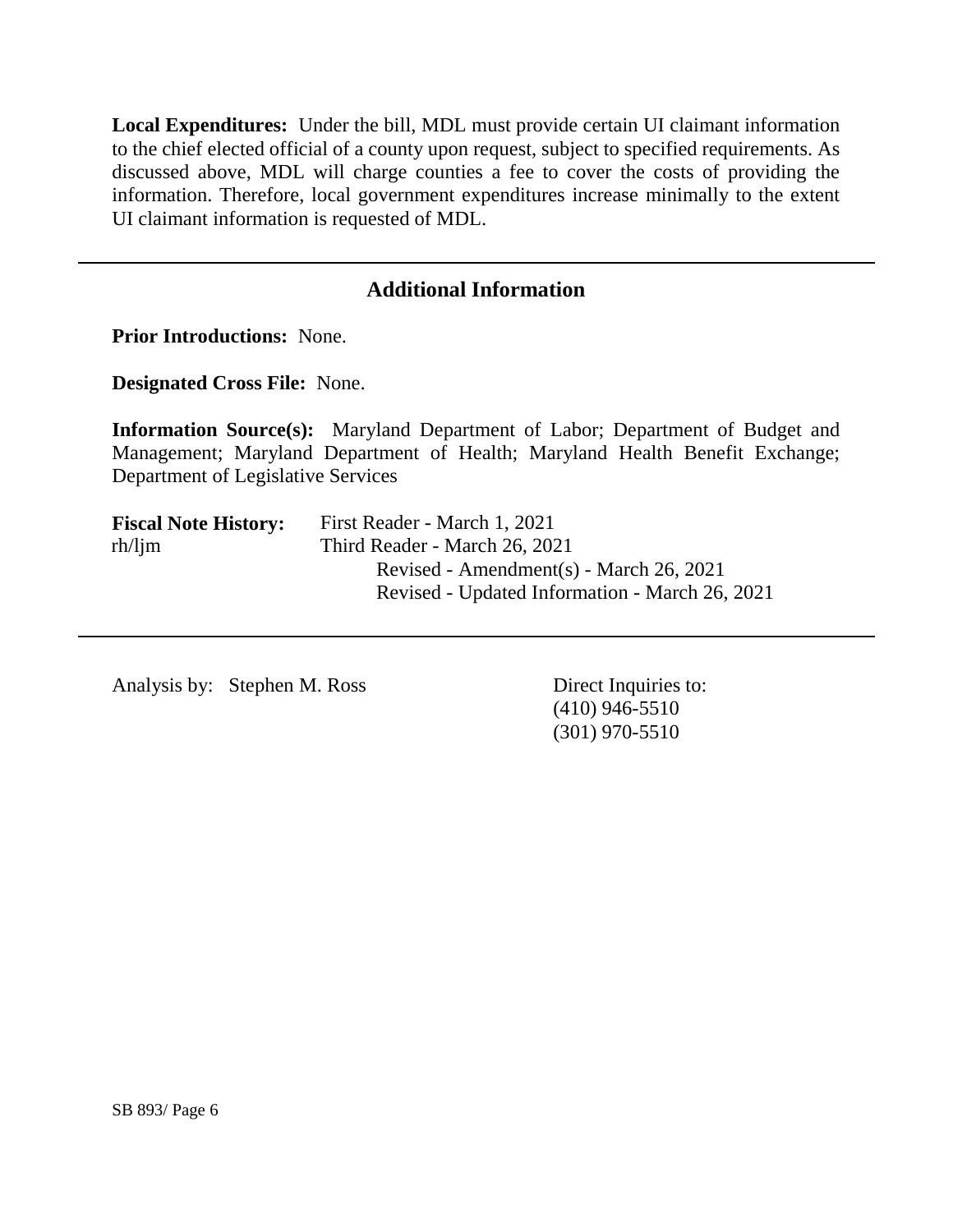## *Program Overview*

Unemployment Insurance (UI) provides temporary, partial wage replacement benefits of up to \$430 per week to individuals who are unemployed through no fault of their own and who are willing to work, able to work, and actively seeking employment. Both the federal and state governments have responsibilities for UI programs. Generally, funding for the program is provided by employers through UI taxes paid to both the federal government for administrative and other expenses and to the states for deposit in their UI trust funds. Using federal tax revenues, the UI program is administered pursuant to state law by state employees. The Maryland Department of Labor's Division of Unemployment Insurance administers the State's UI program.

Each state law prescribes the tax structure, qualifying requirements, benefit levels, and disqualification provisions. These laws must, however, conform to broad federal guidelines.

### *Employer Contributions*

Most Maryland employers pay State UI taxes, although State and local governments and some nonprofit organizations reimburse the Unemployment Insurance Trust Fund (UITF) for claims paid in lieu of paying taxes. Therefore, for most Maryland employers, the State UI tax rate is a function of:

- the employer's specific unemployment claims history; and
- the applicable tax table, which is based on the State's UITF balance and applies to most taxable employers.

**Exhibit 1** shows the range of State UI taxes a typical employer owes based on the tax table in effect; there are other rates for new employers and in other limited circumstances. State UI taxes and reimbursements are typically due quarterly; however, Chapter 39 of 2021 allows employers with fewer than 50 employees to defer 2021 State UI tax payments or reimbursements until January 31, 2022, and authorizes the Secretary of Labor to offer a similar deferment in 2022. The Act, in conjunction with a recent executive order, also generally prevents UI claims made during the COVID-19 pandemic from increasing an employer's taxes – although Table F, with its broadly higher rates, is in effect in 2021.